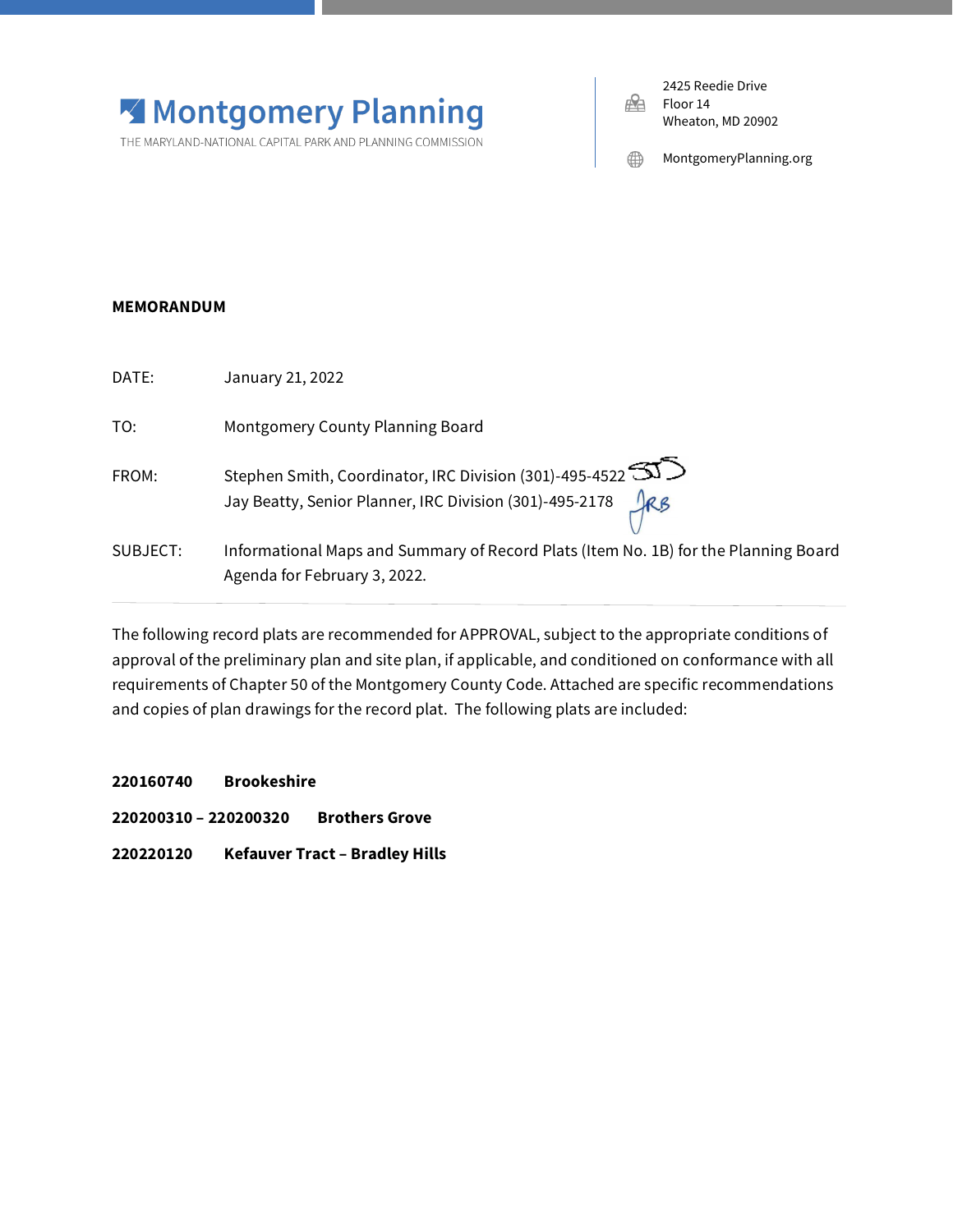| <b>Plat Name:</b> | <b>Brookeshire</b> |
|-------------------|--------------------|
| Plat #:           | 220160740          |

Location: Located on the west side of Winter Morning Way, 250 feet south of Old Baltimore Road Master Plan: Olney Master Plan Plat Details: RNC zone; 2 lots Owners: Mohibullah Karzai and Lawrence Ung, et al

Staff recommends approval of this minor subdivision plat pursuant to Section **50.7.1.A.** of the Subdivision Regulations, which states:

- A. *Minor lot line adjustment.* The sale or exchange of part of a lot between owners of adjoining lots for the purpose of small adjustments in boundaries, if:
	- 1. the total area of the adjustment is 5 percent or less of the combined area of the lots affected by the adjustment;
	- 2. additional lots are not created;
	- 3. the adjusted lot line is approximately parallel with the original lot line or, if it is proposed to intersect with the original line, it does not significantly change the shape of the lots involved;
	- 4. the owner submits a scaled drawing for review and approval by the Director. The drawing may be a copy of the existing record plat and must contain the following information:
		- a. proposed lot line adjustment as a dashed line;
		- b. any buildings, driveways, or other improvements located within 15 feet of the proposed adjusted lot line;
		- c. any minimum building setback that would be altered by the minor lot line adjustment; and
		- d. the amount of lot area affected by the minor lot line adjustment;
	- 5. The drawing is approved, revised, or denied by the Director in writing within 10 days after the drawing is submitted or it is deemed approved.

Staff applied the above-noted minor subdivision criteria for the property included in this application and concludes that the proposed subdivision complies with the requirements of Section 50.7.1.A. and supports this minor subdivision record plat.